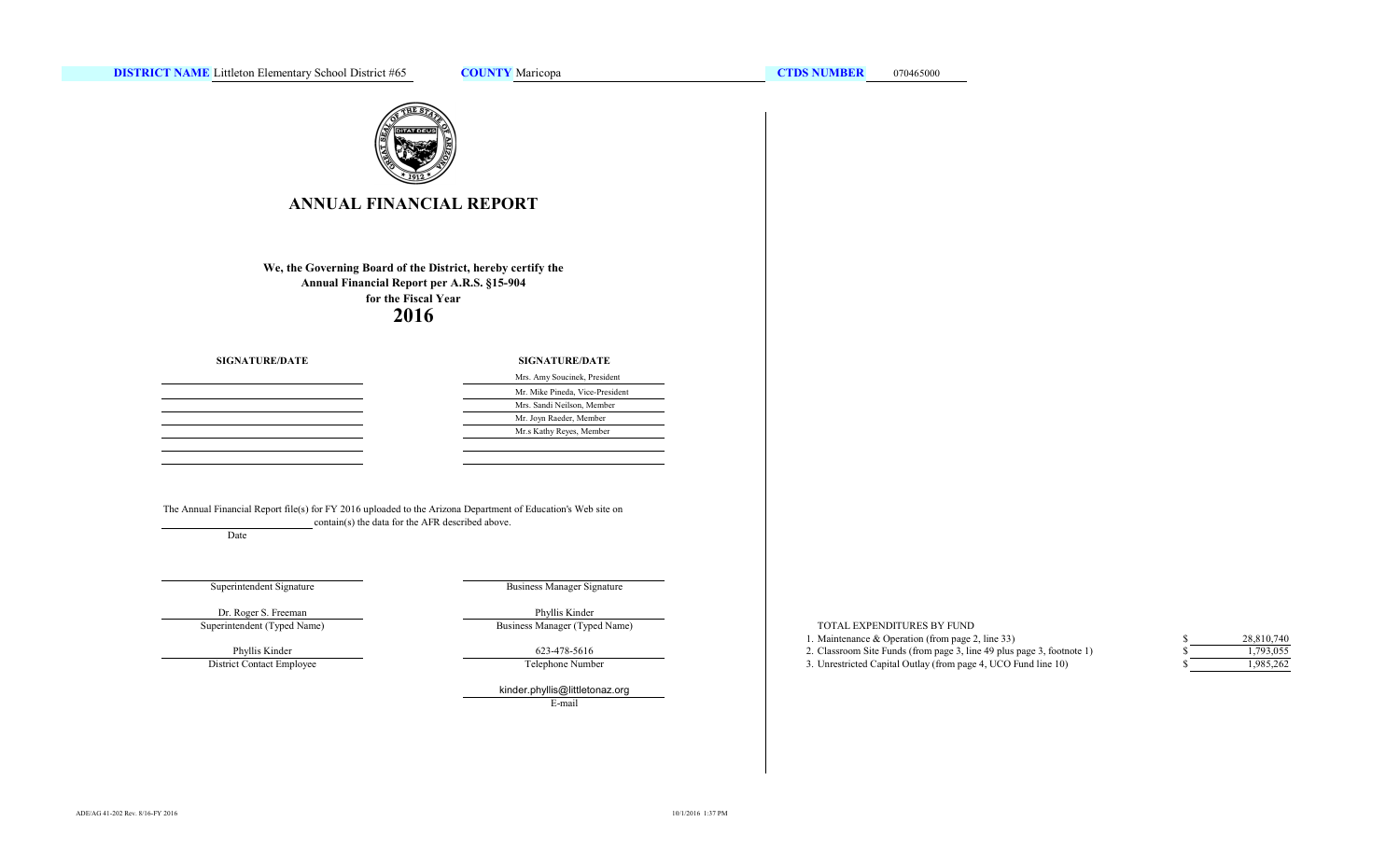| <b>DISTRICT NAME</b> Littleton Elementary School District #65                         | <b>COUNTY</b> Maricopa |                      |                     |                      |                                        |  |  |  |
|---------------------------------------------------------------------------------------|------------------------|----------------------|---------------------|----------------------|----------------------------------------|--|--|--|
|                                                                                       |                        | <b>MAINTENANCE</b>   | <b>UNRESTRICTED</b> |                      |                                        |  |  |  |
|                                                                                       |                        | <b>AND OPERATION</b> | CAPITAL OUTLAY      | <b>ADJACENT WAYS</b> |                                        |  |  |  |
| <b>FUNDS AVAILABLE</b>                                                                |                        | <b>FUND 001</b>      | <b>FUND 610</b>     | <b>FUND 620</b>      | <b>DEBT SERVICE</b><br><b>FUND 700</b> |  |  |  |
|                                                                                       |                        | <b>ACTUAL</b>        | <b>ACTUAL</b>       | <b>ACTUAL</b>        | <b>ACTUAL</b>                          |  |  |  |
| Beginning Fund Balance (1)                                                            |                        | 1,517,089            | 1,150,224           | (72, 862)            | 2,110,217                              |  |  |  |
|                                                                                       |                        |                      |                     |                      |                                        |  |  |  |
| <b>REVENUE</b>                                                                        |                        |                      |                     |                      |                                        |  |  |  |
| 1000 Local<br>1110 Property Taxes                                                     |                        | 6,907,754            | 2,322,695           | 687,637              | 1.896.464                              |  |  |  |
| 1140 Penalties and Interest on Taxes                                                  | 3                      |                      |                     |                      |                                        |  |  |  |
| 1280 Revenue in Lieu of Taxes                                                         | $\overline{4}$         | 423,742              | 129,704             | 37,294               | 102,226<br>4.                          |  |  |  |
| 1310 Tuition from Individuals                                                         | 5                      |                      |                     |                      | 5.                                     |  |  |  |
| 1320 Tuition from Other Arizona Districts                                             | 6                      |                      |                     |                      | 6.                                     |  |  |  |
| 1330 Tuition from Out-of-State Districts                                              | $\overline{7}$         |                      |                     |                      | 7.                                     |  |  |  |
| 1340 Tuition from Other Private Sources (Other than Individuals)                      | 8                      |                      |                     |                      | 8.                                     |  |  |  |
| 1350 Tuition from Other Government Sources Within Arizona                             | 9                      |                      |                     |                      | 9.                                     |  |  |  |
| 1360 Tuition from Other Government Sources Outside Arizona                            | 10.                    |                      |                     |                      | 10.                                    |  |  |  |
| 1410 Transportation Fees from Individuals                                             | 11                     |                      |                     |                      | 11.                                    |  |  |  |
|                                                                                       | 12                     |                      |                     |                      | 12.                                    |  |  |  |
| 1420 Transportation Fees from Other Arizona Districts                                 | 13                     |                      |                     |                      | 13.                                    |  |  |  |
| 1430 Transportation Fees from Out-of-State Districts                                  | 14                     |                      |                     |                      |                                        |  |  |  |
| 1440 Transportation Fees from Other Private Sources (Other than Individuals)          |                        |                      |                     |                      | 14.                                    |  |  |  |
| 1450 Transportation Fees from Other Government Sources Within Arizona                 | 15                     |                      |                     |                      | 15.                                    |  |  |  |
| 1460 Transportation Fees from Other Government Sources Outside Arizona                | 16.                    |                      |                     |                      | 16.                                    |  |  |  |
| 1500 Investment Income                                                                | 17.                    | 600                  | 7,002               | 695                  | 17.<br>46,624                          |  |  |  |
| Other (Specify) (2) 1940; 1980; 1990                                                  | 18                     | 10,571               | 2,850               |                      | 18.<br>115,986                         |  |  |  |
| <b>Subtotal (lines 2-18)</b>                                                          | 19.                    | 7,342,667            | 2,462,251           | 725,626              | 19.<br>2,161,300                       |  |  |  |
| 2000 Intermediate                                                                     |                        |                      |                     |                      |                                        |  |  |  |
| 2110 County School Fund                                                               | 20                     |                      |                     |                      | 20.                                    |  |  |  |
| 2120 County Equalization Assistance                                                   | 21                     | 2,094,375            |                     |                      | 21.                                    |  |  |  |
| 2210 Special County School Reserve Fund                                               | 22.                    |                      |                     |                      | 22.                                    |  |  |  |
| Other (Specify)                                                                       | 23.                    |                      |                     |                      | 23.                                    |  |  |  |
| Subtotal (lines 20-23)                                                                | 24                     | 2,094,375            | $\overline{0}$      |                      | 24.                                    |  |  |  |
| 3000 State                                                                            |                        |                      |                     |                      |                                        |  |  |  |
| 3110 State Equalization Assistance                                                    | 25                     | 19,225,860           |                     |                      | 25                                     |  |  |  |
| 3120 Additional State Aid                                                             | 26                     | 505,571              | 80,926              |                      | 26.                                    |  |  |  |
| Other (Specify)<br>3100 - PROP 123                                                    | 27                     | 227,287              |                     |                      | 27.                                    |  |  |  |
| Subtotal (lines 25-27)                                                                | 28.                    | 19,958,718           | 80,926              |                      | $0^{\circ}28.$                         |  |  |  |
| 4000 Federal                                                                          | 29                     |                      |                     |                      | 29.                                    |  |  |  |
| 4100 Unrestricted Revenue Received Directly from the Federal Governmen                | 30.                    |                      |                     |                      | 30.                                    |  |  |  |
| 4200 Unrestricted Revenue Received from the Federal Government through the State      | 31                     | 45,597               |                     |                      |                                        |  |  |  |
| 4500 Restricted Revenue Received from the Federal Government through the State        |                        |                      |                     |                      | 31.                                    |  |  |  |
| 4700 Revenue Received from the Federal Government through Other Intermediate Agencies | 32.                    |                      |                     |                      | 32.                                    |  |  |  |
| 4800 Revenue in Lieu of Taxes                                                         | 33.                    |                      |                     |                      | 33.                                    |  |  |  |
| 4900 Revenue for/on Behalf of the District                                            | 34.                    |                      |                     |                      | 34.                                    |  |  |  |
| Other (Specify)                                                                       | 35.                    |                      |                     |                      | 35.                                    |  |  |  |
| Subtotal (lines 29-35)                                                                | 36                     | 45,597               |                     |                      | 36.<br>$\overline{0}$                  |  |  |  |
| Total Fund Revenue (lines 19, 24, 28, and 36)                                         | 37                     | 29,441,357           | 2,543,177           | 725,626              | 2,161,300<br>37.                       |  |  |  |
|                                                                                       | 38                     |                      |                     |                      | 38.                                    |  |  |  |
| 5100 Issuance of Bonds                                                                | 39                     |                      |                     |                      | 39.                                    |  |  |  |
| 5200 Fund Transfers-In                                                                |                        |                      |                     |                      |                                        |  |  |  |
| Other (Specify)                                                                       | 40.                    |                      |                     |                      | 40.                                    |  |  |  |
| <b>TOTAL FUNDS AVAILABLE (lines 1 and 37 - 40)</b>                                    | 41                     | 30,958,446           | 3,693,401           | 652,764              | 41.<br>4,271,517                       |  |  |  |
| <b>Total Expenditures</b>                                                             | 42                     | 28,810,740           | 1,985,262           | 476,518              | 42.<br>2,237,255                       |  |  |  |
| 6900 Other Financing Uses and Other Items                                             | 43                     |                      |                     |                      | 43.                                    |  |  |  |
| <b>TOTAL EXPENDITURES AND OTHER USES (lines 42 plus 43)</b>                           | 44.                    | 28,810,740           | 1,985,262           | 476,518              | 2,237,255<br>44.                       |  |  |  |
| <b>ENDING FUND BALANCE (line 41 minus line 44) (3)</b>                                | 45.                    | 2,147,706            | 1,708,139           | 176,246              | 45.<br>2,034,262                       |  |  |  |

## **CTDS NUMBER** 070465000

2. (1) The Maintenance and Operation Fund beginning fund balance includes the revolving account cash balance of  $\frac{\text{S}}{\text{S}}$  at  $\frac{7}{11}$ .  $\frac{3.}{4}$  3.  $\frac{3.}{4}$  account cash balance of  $\frac{3.}{5}$  at 7/1/15.

 5. 5. (2) The Government Property Lease Excise Tax revenue included on line 18 is \$

18. (3) The Maintenance and Operation Fund ending fund balance includes the revolving account cash balance of \$ at  $6/30/16$ .  $\frac{9}{10}$ . account cash balance of  $\frac{8}{5}$  at 6/30/16.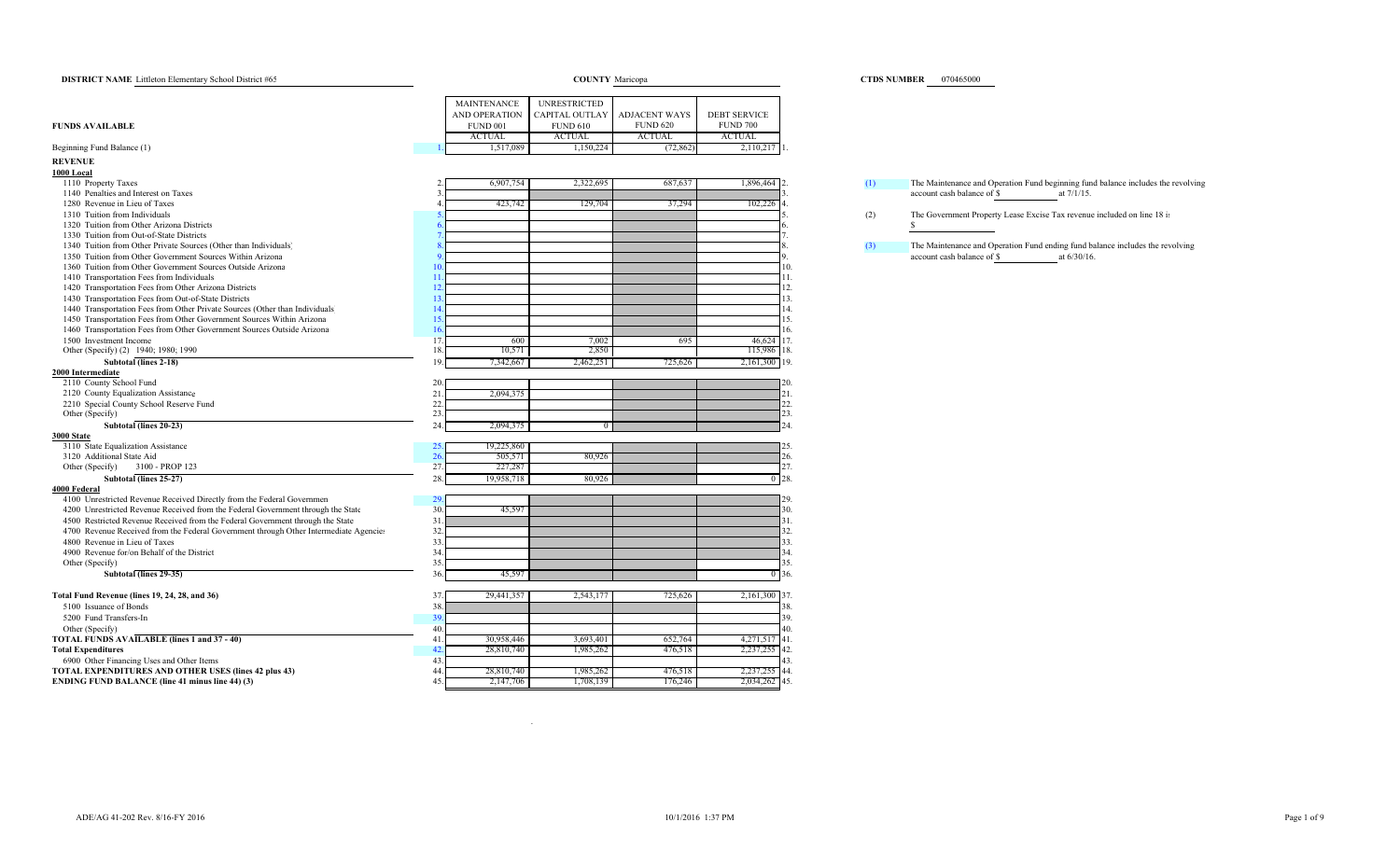#### **DISTRICT NAME** Littleton Elementary School District #65 000 **COUNTY** Maricopa 070465000 070465000

COUNTY Maricopa

**MAINTENANCE AND OPERATION FUND (001)—EXPENDITURES**

|                                                    |     |            | Employee  | <b>Purchased Services</b> |           |          | Totals     |            |                   | $\frac{9}{6}$ Increase/ |
|----------------------------------------------------|-----|------------|-----------|---------------------------|-----------|----------|------------|------------|-------------------|-------------------------|
| Expenditures                                       |     | Salaries   | Benefits  | 6300, 6400.               | Supplies  | Other    | Budget     | Actual     | Prior Year Actual | Decrease in             |
| <b>100 Regular Education</b>                       |     | 6100       | 6200      | 6500                      | 6600      | 6800     |            |            |                   | Actual                  |
| 1000 Instruction                                   |     | 9,284,284  | 2,854,982 | 293,927                   | 159,368   | 1,155    | 13,787,969 | 12,593,716 | 13,517,728        | $-6.8\%$ 1.             |
| 2000 Support Services                              |     |            |           |                           |           |          |            |            |                   |                         |
| 2100 Students                                      |     | 780,077    | 208,304   | 71,164                    | 10,281    |          | 1,123,779  | 1,069,826  | 967,042           | 10.6%                   |
| 2200 Instructional Staff                           |     | 883,053    | 240,581   | 55,805                    | 51,487    | 17,026   | 1,353,901  | 1,247,952  | 1,233,133         | 1.2%                    |
| 2300 General Administration                        |     | 347,285    | 109,651   | 341,023                   | 3,300     | 26,769   | 828,374    | 828,028    | 489,960           | 69.0%                   |
| 2400 School Administration                         |     | 1,170,116  | 322,285   | $\theta$                  | 3,199     | 4,520    | 1,583,621  | 1,500,120  | 1,714,690         | $-12.5%$                |
| 2500 Central Services                              |     | 699,237    | 201,236   | 417,775                   | 45,952    | 24,096   | 1,446,488  | 1,388,296  | 1,548,183         | $-10.3%$                |
| 2600 Operation & Maintenance of Plant              |     | 1,088,059  | 377,331   | 703,828                   | 849,421   | 2,130    | 3,204,574  | 3,020,769  | 3,510,267         | $-13.9%$                |
| 2900 Other                                         |     |            |           |                           |           |          | $\Omega$   |            | $\Omega$          | $0.0\%$                 |
| 3000 Operation of Noninstructional Servic-         | 9.  | 39,392     | 11,553    | $\theta$                  | 12,373    |          | 45,390     | 63,318     | 13,548            | 367.4% 9.               |
|                                                    |     | 2,200      |           |                           |           |          |            | 2,626      | $\Omega$          | 10.                     |
| 610 School-Sponsored Cocurricular Activitie        | 10. |            | 426       |                           |           |          | 20,600     |            |                   |                         |
| 620 School-Sponsored Athletics                     | 11  | 80,850     | 15,521    | 14,820                    | 836       |          | 97,436     | 112,027    | 117,941           | $-5.0\%$<br>11          |
| 630 Other Instructional Programs                   | 12  |            |           |                           |           |          | $\Omega$   | $\Omega$   | $\Omega$          | $0.0\%$<br>12.          |
| 700, 800, 900 Other Programs                       | 13. |            |           |                           |           |          | $\theta$   |            | $\Omega$          | $0.0\%$ 13              |
| Regular Education Subsection Subtotal (lin         | 14. | 14,374,553 | 4,341,870 | 1.898.342                 | 1,136,217 | 75,696   | 23,492,132 | 21,826,678 | 23,112,492        | $-5.6\%$ 14.            |
| <b>200 Special Education</b>                       |     |            |           |                           |           |          |            |            |                   |                         |
| 1000 Instruction                                   | 15. | 2,588,832  | 745,670   | 192,385                   | 2,906     | $\theta$ | 3,746,850  | 3,529,793  | 3,039,674         | 16.1% 15.               |
| 2000 Support Services                              |     |            |           |                           |           |          |            |            |                   |                         |
| 2100 Students                                      | 16. | 602,701    | 157,668   | 1,121,525                 | 20,261    | 1,000    | 1,874,478  | 1,903,155  | 2,316,843         | $-17.9\%$ 16.           |
| 2200 Instructional Staff                           | 17  | 50,308     | 9,764     | $\Omega$                  | 3,360     |          | 54,284     | 63,432     | 133,737           | $-52.6%$<br>17.         |
| 2300 General Administration                        | 18  |            |           |                           |           |          | $\Omega$   |            | $\Omega$          | 0.0%<br>18.             |
| 2400 School Administration                         | 19  |            |           |                           |           |          | $\Omega$   |            | $\theta$          | $0.0\%$<br>19.          |
| 2500 Central Services                              | 20  |            |           | 3,312                     |           |          | $\theta$   | 3,312      | 312               | 961.5%<br>20.           |
| 2600 Operation & Maintenance of Plant              | 21  |            |           |                           |           |          | $\Omega$   |            | $\mathbf{0}$      | $0.0\%$<br>21           |
| 2900 Other                                         | 22. |            |           |                           |           |          | $\Omega$   | $\Omega$   | $\theta$          | 22<br>$0.0\%$           |
| 3000 Operation of Noninstructional Servic-         | 23. |            |           |                           |           |          | $\Omega$   | $\Omega$   | $\theta$          | $0.0\%$<br>23           |
| Subtotal (lines 15-23)                             | 24. | 3,241,841  | 913,102   | 1,317,222                 | 26,527    | 1,000    | 5,675,612  | 5,499,692  | 5,490,566         | 24<br>0.2%              |
| <b>400 Pupil Transportation</b>                    | 25. | 707,789    | 248,017   | 53,632                    | 169,675   | 1,054    | 1,267,062  | 1,180,167  | 1,351,676         | $-12.7\%$ 25.           |
| 510 Desegregation                                  |     |            |           |                           |           |          |            |            |                   |                         |
| (from Districtwide Desegregation Expendi           | 26. | $\Omega$   | $\Omega$  | $\Omega$                  | $\Omega$  | $\Omega$ |            |            | $\Omega$          | $0.0\%$ 26.             |
| 520 Special K-3 Program Override                   |     |            |           |                           |           |          |            |            |                   |                         |
| (from Supplement, page 1, line 10)                 | 27. | $\theta$   | $\Omega$  | $\Omega$                  | $\Omega$  | $\theta$ |            | $\Omega$   | $\Omega$          | $0.0\%$ 27.             |
| <b>530 Dropout Prevention Programs</b>             |     |            |           |                           |           |          |            |            |                   |                         |
| 1000 Instruction                                   | 28. |            |           |                           |           |          |            |            | $\Omega$          | $0.0\%$ 28.             |
| 2000-3000 Support Serv. & Oper. of Nonin           | 29. |            |           |                           |           |          |            | $\Omega$   | $\mathbf{0}$      | 29.<br>$0.0\%$          |
| Subtotal (lines 28 and 29)                         | 30. | $\Omega$   | $\theta$  | $\theta$                  | $\Omega$  | $\Omega$ |            | $\Omega$   | $\Omega$          | $0.0\%$ 30.             |
| <b>540 Joint Career and Technical Education</b>    |     |            |           |                           |           |          |            |            |                   |                         |
| <b>Education Center</b> (from Supplement, page     | 31. | $\Omega$   | $\Omega$  | $\Omega$                  | $\Omega$  | $\Omega$ |            |            | $\Omega$          | $0.0\%$ 31.             |
| 550 K-3 Reading Program                            | 32. | 239.924    | 64,279    |                           |           |          | 300,532    | 304,203    | 310,201           | $-1.9%$ 32.             |
| <b>Total Expenditures</b> (lines 14, 24-27, 30-32) | 33. | 18,564,107 | 5,567,268 | 3,269,196                 | 1,332,419 | 77,750   | 30,735,338 | 28,810,740 | 30,264,935        | $-4.8\%$ 33             |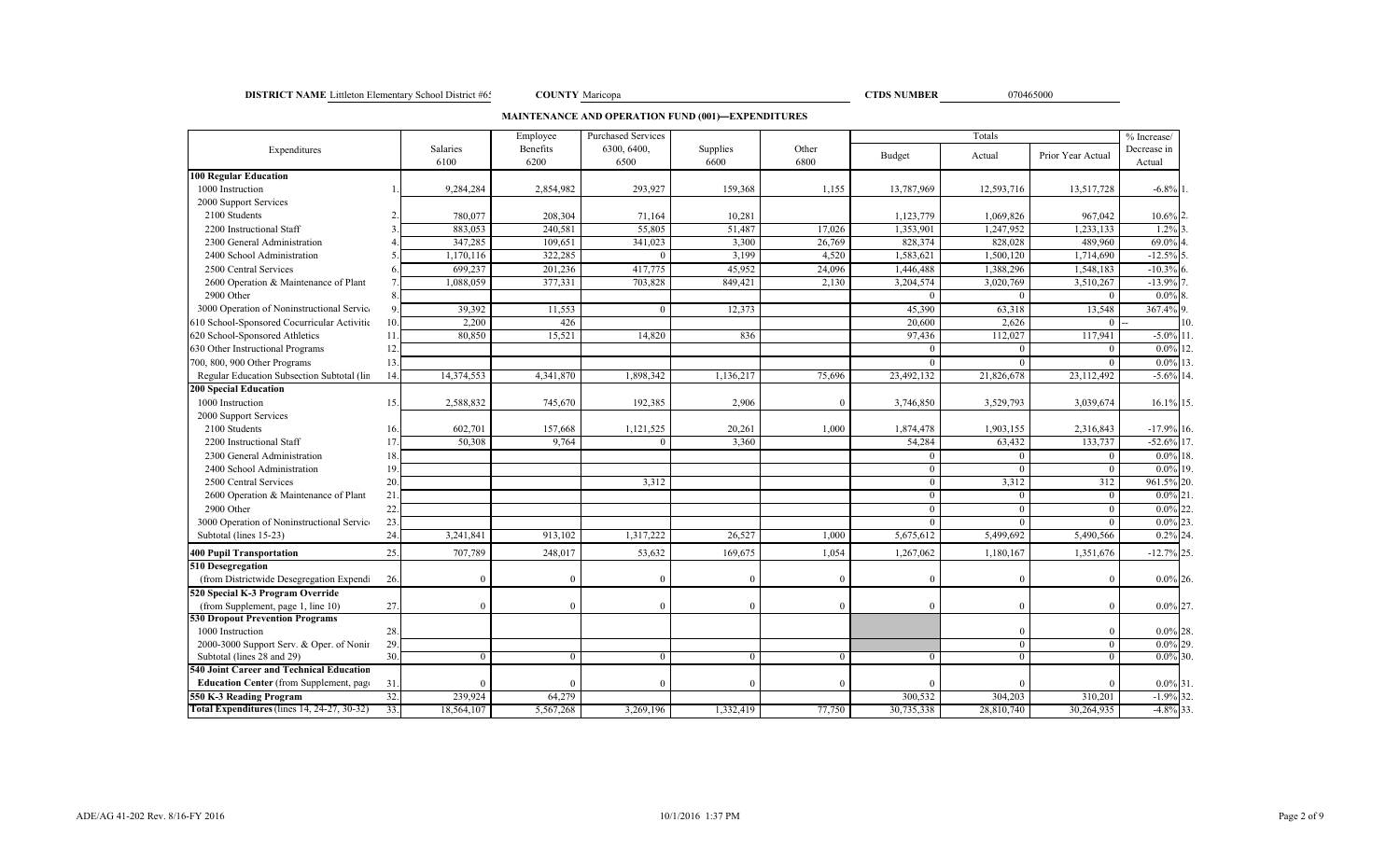**DISTRICT NAME Littleton Elementary School District #65** Maria 2010 10465000 Maria 2010 10465000 Maria 2010 10465000 Maria 2010 10465000 Maria 2010 10465000 Maria 2010 10465000 Maria 2010 10465000 Maria 2010 10465000 Maria

**CLASSROOM SITE FUNDS (011, 012, AND 013)—REVENUES, EXPENDITURES, AND FUND BALANCES**

|                                                                                    | Beginni               |                    |                  |                                  | Purchased Services     |                  | Interest on                |                | <b>Total Expenditures</b> |                   | % Increase            | Ending          |                                                                                                       |
|------------------------------------------------------------------------------------|-----------------------|--------------------|------------------|----------------------------------|------------------------|------------------|----------------------------|----------------|---------------------------|-------------------|-----------------------|-----------------|-------------------------------------------------------------------------------------------------------|
| Revenues and Expenditure Function Codes                                            | Fund<br>Balance       | Actual<br>Revenues | Salaries<br>6100 | <b>Employee Benefits</b><br>6200 | 6300, 6400,<br>6500(1) | Supplies<br>6600 | Short-Term Debt<br>6850(2) | Budget         | Actual                    | Prior Year Actual | Decrease in<br>Actual | Fund<br>Balance |                                                                                                       |
| Classroom Site Fund 011 - Base Salary                                              |                       |                    |                  |                                  |                        |                  |                            |                |                           |                   |                       |                 |                                                                                                       |
| Revenues                                                                           |                       |                    |                  |                                  |                        |                  |                            |                |                           |                   |                       |                 |                                                                                                       |
| CSF Allocation (20%)<br>Interest Income                                            |                       | 391,627<br>1,284   |                  |                                  |                        |                  |                            |                |                           |                   |                       |                 | (1) For FY 2016, the district received Classroom Site Fund revenue of<br>and expended<br>in Fund 010, |
| Total Revenues (lines 1 and 2)                                                     |                       | 392,911            |                  |                                  |                        |                  |                            |                |                           |                   |                       |                 | object code 6590 for Classroom Site Fund pass-through payments to                                     |
| Expenditures                                                                       |                       |                    |                  |                                  |                        |                  |                            |                |                           |                   |                       |                 | district-sponsored charter schools. This amount is not included in the                                |
| 100 Regular Education<br>1000 Instruction                                          |                       |                    | 204,744          | 50,767                           |                        |                  |                            | 518,139        | 255,511                   | 235,547           | 8.5%                  |                 | amounts reported for Fund 013.                                                                        |
| 2100 Support Services - Students                                                   |                       |                    | 2,492            | 579                              |                        |                  |                            |                | 3,071                     | 2,670             | 15.0%                 |                 | (2) Include amounts expended for registered warrant expense in Funds 011                              |
| 2200 Support Services - Instructional Staff                                        |                       |                    | 13,135           | 3,268                            |                        |                  |                            | 34,550         | 16,403                    | 14,429            | 13.7%                 |                 | 012, and 013 on lines 16, 32, and 48, respectively.                                                   |
| Program 100 Subtotal (lines 4-6)                                                   |                       |                    | 220,371          | 54,614                           |                        |                  |                            | 552,689        | 274,985                   | 252,646           | 8.8%                  |                 |                                                                                                       |
| 200 Special Education<br>1000 Instruction                                          |                       |                    | 32,773           | 7,508                            |                        |                  |                            | 44,500         | 40,281                    | 35,250            | 14.3%                 |                 |                                                                                                       |
| 2100 Support Services - Students                                                   |                       |                    |                  |                                  |                        |                  |                            |                |                           |                   | $0.0\%$               |                 |                                                                                                       |
| 2200 Support Services - Instructional Staff                                        |                       |                    | 1,700            | 393                              |                        |                  |                            | 31,320         | 2,093                     | 1,399             | 49.6%                 |                 |                                                                                                       |
| Program 200 Subtotal (lines 8-10)                                                  |                       |                    | 34,473           | 7,901                            |                        |                  |                            | 75,820         | 42,374                    | 36,649            | 15.6%                 |                 |                                                                                                       |
| Other Programs (Specify)                                                           |                       |                    |                  |                                  |                        |                  |                            |                |                           |                   |                       |                 |                                                                                                       |
| 1000 Instruction<br>2100 Support Services - Students                               | 12<br>13              |                    |                  |                                  |                        |                  |                            | $^{\circ}$     | $\Omega$                  | $\Omega$          | $0.0\%$<br>$0.0\%$    |                 | 13                                                                                                    |
| 2200 Support Services - Instructional Staff                                        | 14.                   |                    |                  |                                  |                        |                  |                            |                |                           |                   | $0.0\%$               |                 |                                                                                                       |
| Other Programs Subtotal (lines 12-14)                                              | 15.                   |                    |                  |                                  |                        |                  |                            |                |                           |                   | $0.0\%$               |                 |                                                                                                       |
| Total Classroom Site Fund 011 - Base Salary                                        | 16.<br>175,042        | 392,911            | 254,844          | 62,515                           |                        |                  |                            | 628,509        | 317,359                   | 289,295           | 9.7%                  | 250,594         | 6                                                                                                     |
| Classroom Site Fund 012 - Performance Pay<br>Revenues                              |                       |                    |                  |                                  |                        |                  |                            |                |                           |                   |                       |                 |                                                                                                       |
| CSF Allocation (40%)                                                               | 17                    | 783,254            |                  |                                  |                        |                  |                            |                |                           |                   |                       |                 |                                                                                                       |
| Interest Income                                                                    |                       | 2,661              |                  |                                  |                        |                  |                            |                |                           |                   |                       |                 |                                                                                                       |
| Total Revenues (lines 17 and 18)                                                   |                       | 785,915            |                  |                                  |                        |                  |                            |                |                           |                   |                       |                 | $\Omega$                                                                                              |
| Expenditures                                                                       |                       |                    |                  |                                  |                        |                  |                            |                |                           |                   |                       |                 |                                                                                                       |
| 100 Regular Education<br>1000 Instruction                                          |                       |                    | 671,000          | 134,774                          |                        |                  |                            | 1,396,982      | 805,774                   | 421,421           | 91.2%                 |                 |                                                                                                       |
| 2100 Support Services - Students                                                   | 21.                   |                    | 6,885            | 1,376                            |                        |                  |                            |                | 8,261                     | 1,068             | 673.5%                |                 |                                                                                                       |
| 2200 Support Services - Instructional Staff                                        | 22.                   |                    | 39,681           | 7,900                            |                        |                  |                            | 28,200         | 47,581                    | 22,803            | 108.7%                |                 |                                                                                                       |
| Program 100 Subtotal (lines 20-22)                                                 | 23                    |                    | 717,566          | 144,050                          |                        |                  |                            | 1,425,182      | 861,616                   | 445,292           | 93.5%                 |                 |                                                                                                       |
| 200 Special Education<br>1000 Instruction                                          | 24                    |                    | 70,130           | 14,042                           |                        |                  |                            | 249,324        | 84,172                    | 53,802            | 56.4%                 |                 |                                                                                                       |
| 2100 Support Services - Students                                                   | 25.                   |                    |                  |                                  |                        |                  |                            | $\overline{0}$ | $\overline{0}$            | 3.622             | $-100.0\%$            |                 |                                                                                                       |
| 2200 Support Services - Instructional Staff                                        | 26.                   |                    | 5.970            | 1.185                            |                        |                  |                            | 6.300          | 7.155                     | 8.975             | $-20.3%$              |                 |                                                                                                       |
| Program 200 Subtotal (lines 24-26)                                                 | 27.                   |                    | 76,100           | 15,227                           |                        |                  |                            | 255,624        | 91,327                    | 66,399            | 37.5%                 |                 |                                                                                                       |
| Other Programs (Specify)                                                           | 28                    |                    |                  |                                  |                        |                  |                            |                |                           |                   | $0.0\%$               |                 |                                                                                                       |
| 1000 Instruction<br>2100 Support Services - Students                               | 29.                   |                    |                  |                                  |                        |                  |                            |                | $\Omega$                  | $\Omega$          | $0.0\%$               |                 |                                                                                                       |
| 2200 Support Services - Instructional Staff                                        | 30                    |                    |                  |                                  |                        |                  |                            |                |                           |                   | $0.0\%$               |                 |                                                                                                       |
| Other Programs Subtotal (lines 28-30)                                              | 31.                   |                    |                  |                                  |                        |                  |                            |                |                           |                   | $0.0\%$               |                 |                                                                                                       |
| Total Classroom Site Fund 012 - Performance Pay                                    | 32.<br>810,373        | 785,915            | 793,666          | 159,277                          |                        |                  |                            | 1,680,806      | 952,943                   | 511,691           | 86.2%                 | 643,345         | 32.                                                                                                   |
| <b>Classroom Site Fund 013 - Other</b><br>Revenues                                 |                       |                    |                  |                                  |                        |                  |                            |                |                           |                   |                       |                 |                                                                                                       |
| CSF Allocation (40%)                                                               | 33                    | 783,254            |                  |                                  |                        |                  |                            |                |                           |                   |                       |                 |                                                                                                       |
| Interest Income                                                                    |                       | 3,741              |                  |                                  |                        |                  |                            |                |                           |                   |                       |                 |                                                                                                       |
| Total Revenues (lines 33 and 34)                                                   | 35                    | 786,995            |                  |                                  |                        |                  |                            |                |                           |                   |                       |                 | 15                                                                                                    |
| Expenditures<br>100 Regular Education                                              |                       |                    |                  |                                  |                        |                  |                            |                |                           |                   |                       |                 |                                                                                                       |
| 1000 Instruction                                                                   |                       |                    | 337,224          | 83,653                           |                        |                  |                            | 1,030,709      | 420,877                   | 439,787           | $-4.3%$               |                 |                                                                                                       |
| 2100 Support Services - Students                                                   | 37                    |                    | 4,105            | 955                              |                        |                  |                            |                | 5,060                     | 4,985             | 1.5%                  |                 |                                                                                                       |
| 2200 Support Services - Instructional Staff                                        | 38                    |                    | 21,635           | 5,383                            |                        |                  |                            | 55,300         | 27,018                    | 26,939            | 0.3%                  |                 |                                                                                                       |
| Program 100 Subtotal (lines 36-38)<br>200 Special Education                        | 39                    |                    | 362,964          | 89,991                           |                        |                  |                            | 1,086,009      | 452,955                   | 471,711           | $-4.0%$               |                 |                                                                                                       |
| 1000 Instruction                                                                   |                       |                    | 53,979           | 12,371                           |                        |                  |                            | 269,196        | 66,350                    | 65,312            | 1.6%                  |                 |                                                                                                       |
| 2100 Support Services - Students                                                   | 41                    |                    |                  |                                  |                        |                  |                            |                |                           | 2,611             | $-100.0\%$            |                 |                                                                                                       |
| 2200 Support Services - Instructional Staff                                        | 42                    |                    | 2,800            | 648                              |                        |                  |                            | 299            | 3,448                     |                   |                       |                 |                                                                                                       |
| Program 200 Subtotal (lines 40-42)<br>530 Dropout Prevention Programs              | 43.                   |                    | 56,779           | 13,019                           |                        |                  |                            | 269,495        | 69,798                    | 67,923            | 2.8%                  |                 | 13                                                                                                    |
| 1000 Instruction                                                                   | 44.                   |                    |                  |                                  |                        |                  |                            |                |                           |                   | $0.0\%$               |                 |                                                                                                       |
| Other Programs (Specify)                                                           |                       |                    |                  |                                  |                        |                  |                            |                |                           |                   |                       |                 |                                                                                                       |
| 1000 Instruction                                                                   | 45                    |                    |                  |                                  |                        |                  |                            |                |                           |                   | $0.0\%$               |                 |                                                                                                       |
| 2100, 2200 Support Serv. Students & Instructional Staff                            | 46                    |                    |                  |                                  |                        |                  |                            |                |                           |                   | $0.0\%$               |                 | 16                                                                                                    |
| Other Programs Subtotal (lines 45 and 46)<br>Total Classroom Site Fund 013 - Other | 47.<br>48.<br>476,130 | 786,995            | 419,743          | 103,010                          |                        | $\overline{0}$   |                            | 1,355,504      | 522,753                   | 539,634           | $0.0\%$<br>$-3.1%$    | 740,372         | 48.                                                                                                   |
| Total Classroom Site Funds (lines 16, 32, and 48)                                  | 49.<br>1.461.545      | 1,965,821          | 1.468.253        | 324,802                          |                        | $\overline{0}$   |                            | 3,664,819      | 1.793.055                 | 1,340,620         | 33.7%                 | 1.634.311       | 149.                                                                                                  |

## CTDS NUMBER \_\_ 070465000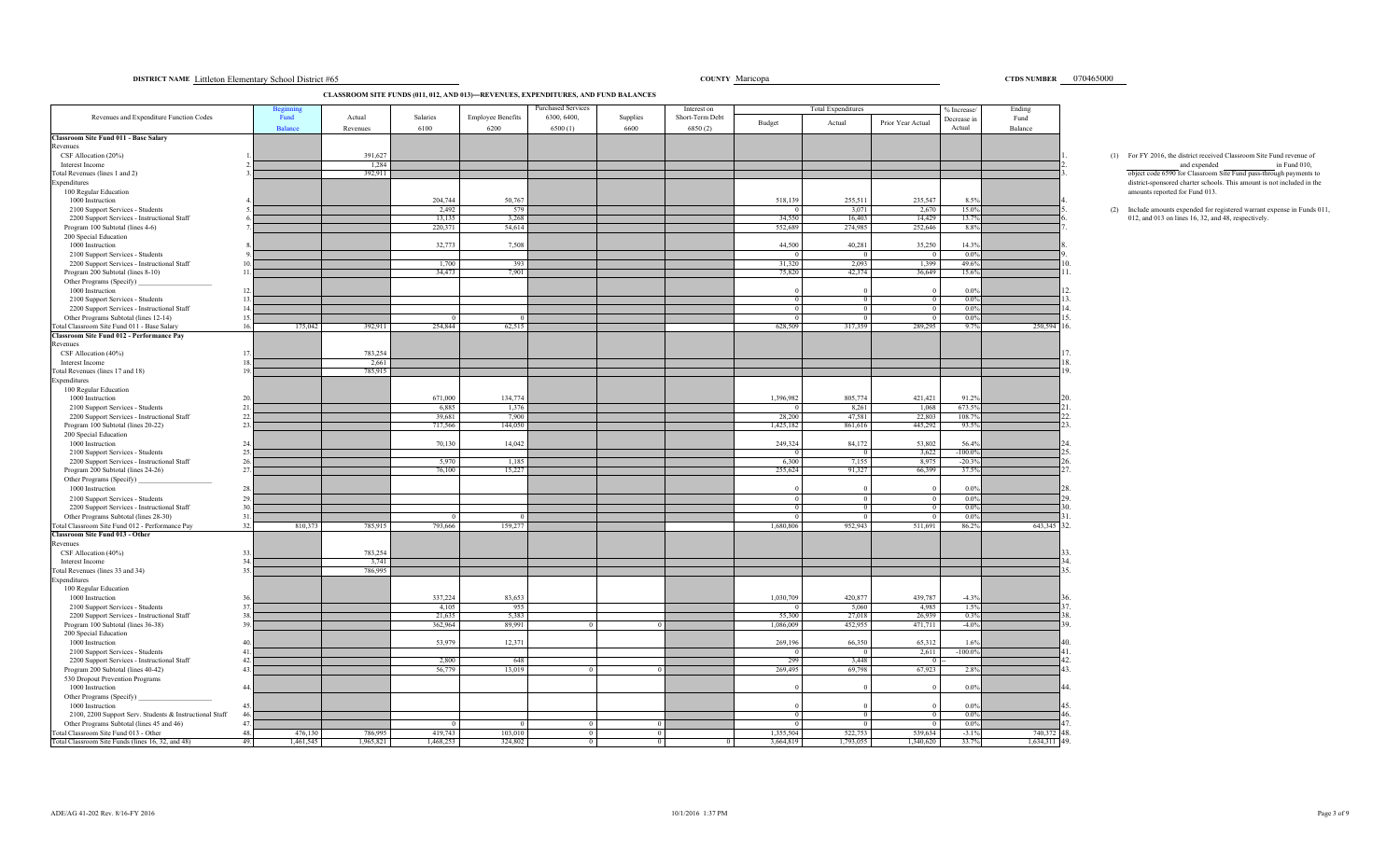#### ADE/AG 41-202 Rev. 8/16-FY 2016

1. New construction cost per square foot \$

**Funds 610, 630, and 695**

2. Land acquisition costs

|  | 10/1/2016 1:37 PM |  |
|--|-------------------|--|
|  |                   |  |

Total \$91,470,380

|  | <b>CAPITAL ASSETS AS OF</b><br><b>JUNE 30, 2016</b> |                                |
|--|-----------------------------------------------------|--------------------------------|
|  |                                                     |                                |
|  | Land and Improvements                               | \$1,140,103                    |
|  | Buildings and Improvements                          | \$72,790,783                   |
|  | Furniture, Equipment, Vehicles,                     |                                |
|  | and Technology                                      | \$6,991,189                    |
|  | <b>Construction</b> in Progress                     | \$10,548,305<br>$\overline{4}$ |
|  |                                                     |                                |

| 6720 Buildings and Improvements                       |     |           |           |            |            |              |          |
|-------------------------------------------------------|-----|-----------|-----------|------------|------------|--------------|----------|
| 6731 Furniture and Equipment                          |     | 760,524   | 144,802   |            | 491,507    | 0            |          |
| 6734 Vehicles                                         |     | 153,679   | 198.537   |            |            | $^{(1)}$     |          |
| 6737 Technology-Related Hardware and Software         |     | 870,652   | 908.206   |            | 98.120     | 0            |          |
| 6831, 6832 Redemption of Principal                    | 10. | 225,000   | 94.146    |            |            | 0            |          |
| 6841, 6842, 6850 Interest                             | 11. | 95,000    | 28.183    | 20,000     |            | 0            |          |
| Total (lines $2-11$ )                                 | 12. | 2,771,765 | 1,705,883 | 11,860,000 | 10,366,530 | $\mathbf{0}$ |          |
| tal amounts reported on lines 1 through 10 above for: |     |           |           |            |            |              |          |
| Renovation                                            | 13. | 488,039   | 332,009   |            |            |              |          |
| New Construction                                      | 14. | 178,871   |           | 11,860,000 | 10,366,530 | 0            |          |
| Other                                                 | 15. | 2,104,855 | 1,373,874 |            |            | 0            |          |
| Total (lines $13-15$ )                                | 16. | 2,771,765 | 1,705,883 | 11,860,000 | 10,366,530 | $\Omega$     | $\theta$ |
|                                                       |     |           |           |            |            |              |          |

| Unrestricted Capital Outlay Override (1)                                                                                                                          |  | 217,053 | 1,112,370 |        |        | 333,230 | 2,127,220 | 1,662,653 | 2,002,131 | $-17.0\%$ 1. |
|-------------------------------------------------------------------------------------------------------------------------------------------------------------------|--|---------|-----------|--------|--------|---------|-----------|-----------|-----------|--------------|
| <b>Unrestricted Capital Outlay Fund 610 (2)</b>                                                                                                                   |  |         |           |        |        |         |           |           |           |              |
| 1000 Instruction                                                                                                                                                  |  | 107,869 | 424,183   |        |        | 3,401   | 1,909,416 | 535,453   | 1,272,606 | $-57.9%$ 2.  |
| 2000 Support Services                                                                                                                                             |  |         |           |        |        |         |           |           |           |              |
| 2100, 2200 Students and Instructional Staff                                                                                                                       |  | 114,282 | 35,220    |        |        |         | 40,000    | 149,502   | 19.471    | 667.8% 3     |
| 2300, 2400, 2500, 2900 Administration                                                                                                                             |  |         | 493,847   |        |        |         | 116,502   | 493,847   | 308,872   | 59.9% 4      |
| 2600 Operation & Maintenance of Plant                                                                                                                             |  |         | 119,447   |        |        | 54,094  | 140,000   | 173,541   | 68,708    | 152.6% 5     |
| 2700 Student Transportation                                                                                                                                       |  |         | 149,111   |        |        |         | 159,829   | 149.111   | 147,775   | $0.9\%$ 6.   |
| 3000 Operation of Noninstructional Services                                                                                                                       |  |         | 29,738    |        |        |         | 168,850   | 29,738    |           |              |
| 4000 Facilities Acquisition and Construction                                                                                                                      |  |         |           |        |        | 330,741 | 666,910   | 330,741   | 324,605   | 1.9% 8.      |
| 5000 Debt Service                                                                                                                                                 |  |         |           | 95,146 | 28,183 |         | 320,000   | 123,329   | 121,078   | 1.9% 9.      |
| Total Unrestricted Capital Outlay Fund (lines 2-9)                                                                                                                |  | 222,151 | 1,251,546 | 95,146 | 28,183 | 388,236 | 3,521,507 | 1,985,262 | 2,263,115 | $-12.3\%$ 10 |
| (1) Amounts in the Unrestricted Capital Outlay Override, line 1 above, must also be included in the Unrestricted Capital Outlay Fund (610) individual line items. |  |         |           |        |        |         |           |           |           |              |
|                                                                                                                                                                   |  |         |           |        |        |         |           |           |           |              |

(2) Expenditures, if any, in the Unrestricted Capital Outlay Fund on lines 2-9 for the K-3 Reading Program as described in A.R.S. §15-211: **Budget** \$0 **Actual** \$0

**OTHER FUNDS—REQUIRED CAPITAL EXPENDITURE DETAIL [A.R.S. §15-904(B)]** 

|                                                         |     |               | UNRESTRICTED CAPITAL OUTLAY |               | <b>BOND BUILDING</b> | <b>NEW SCHOOL FACILITIES</b> |               |          |
|---------------------------------------------------------|-----|---------------|-----------------------------|---------------|----------------------|------------------------------|---------------|----------|
| <b>Selected Expenditures by Object Code</b>             |     |               | <b>Fund 610</b>             |               | <b>Fund 630</b>      | <b>Fund 695</b>              |               |          |
|                                                         |     | <b>BUDGET</b> | <b>ACTUAL</b>               | <b>BUDGET</b> | <b>ACTUAL</b>        | <b>BUDGET</b>                | <b>ACTUAL</b> |          |
| <b>Total Fund Expenditures</b>                          |     | 3,521,507     |                             |               |                      |                              |               |          |
| 6150 Classified Salaries                                |     |               |                             |               |                      |                              |               |          |
| 6200 Employee Benefits                                  |     |               |                             |               |                      |                              |               |          |
| 6450 Construction Services                              |     | 666,910       | 332,009                     | 11,840,000    | 9,776,903            |                              |               |          |
| 6710 Land and Improvements                              |     |               |                             |               |                      |                              |               |          |
| 6720 Buildings and Improvements                         |     |               |                             |               |                      |                              |               |          |
| 6731 Furniture and Equipment                            |     | 760,524       | 144,802                     |               | 491,507              |                              |               |          |
| 6734 Vehicles                                           |     | 153,679       | 198,537                     |               |                      |                              |               |          |
| 6737 Technology-Related Hardware and Software           |     | 870,652       | 908.206                     |               | 98.120               |                              |               |          |
| 6831, 6832 Redemption of Principal                      | 10  | 225,000       | 94,146                      |               |                      |                              |               | 10       |
| 6841, 6842, 6850 Interest                               |     | 95,000        | 28,183                      | 20,000        |                      |                              |               | 11.      |
| Total (lines $2-11$ )                                   |     | 2,771,765     | 1,705,883                   | 11.860,000    | 10,366,530           | $\Omega$                     |               | $0$ 12   |
| Total amounts reported on lines 1 through 10 above for: |     |               |                             |               |                      |                              |               |          |
| Renovation                                              | 13  | 488,039       | 332,009                     |               |                      |                              |               | 13.      |
| New Construction                                        | 14. | 178,871       |                             | 11,860,000    | 10,366,530           |                              |               | 14       |
| Other                                                   | 15  | 2,104,855     | 1,373,874                   |               |                      |                              |               | 15       |
| Total (lines 13-15)                                     | 16. | 2,771,765     | 1,705,883                   | 11,860,000    | 10,366,530           |                              |               | $0 \t16$ |

# **UNRESTRICTED CAPITAL OUTLAY (610) FUND—EXPENDITURES**

**DISTRICT NAME** Littleton Elementary School District #65 **COUNTY** 

Totals

Library Books, it is a contract to the contract of the contract of the contract of the contract of the contract of the contract of the contract of the contract of the contract of the contract of the contract of the contrac Textbooks, & Redemption of All Other Increase/

6440 6641-6643 6700 6831, 6832 6841, 6842, 6850 (excluding 6900) in Actual

Expenditures **Rentals Instructional Aids** Property Principal Interest Object Codes Budget Actual Prior Year Actual Decrease

#### **TIPS** Number 2008 **CTDS NUMBER** 070465000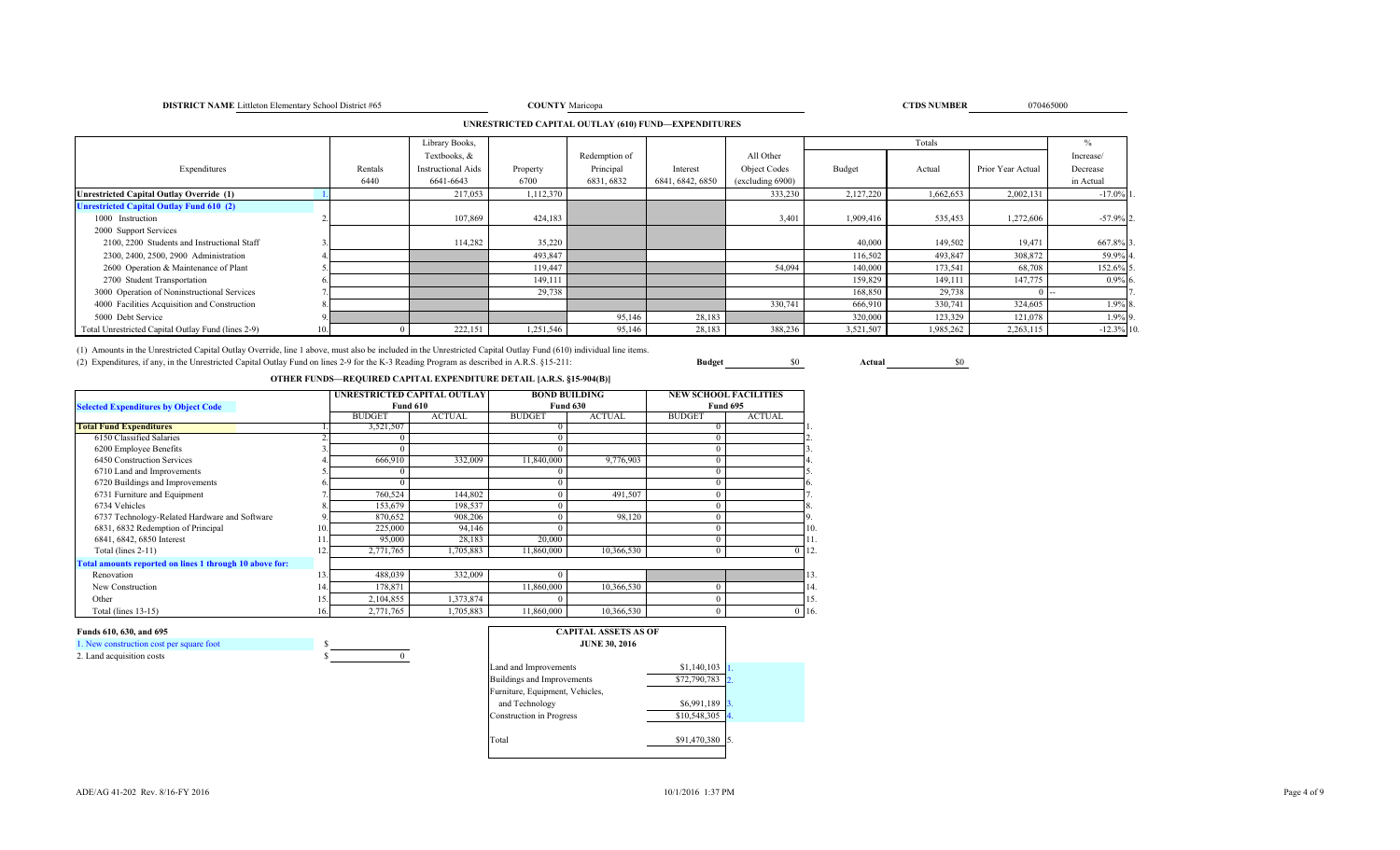**DISTRICT NAME** Littleton Elementary School District #65 **COUNTY** Maricopa **COUNTY** Maricopa **COUNTY** Maricopa **COUNTY** Maricopa **COUNTY** Maricopa **COUNTY** Maricopa **COUNTY COUNTY COUNTY COUNTY COUNTY COUNTY CO** 

COUNTY Maricopa

## **FEDERAL AND STATE PROJECTS**

| <b>FUND TRANSFERS</b>                                                                                        |                             |
|--------------------------------------------------------------------------------------------------------------|-----------------------------|
| <b>BEGINNING</b><br>IN (OUT) 5200                                                                            | <b>ENDING FUND</b>          |
| <b>FUND BALANCE</b><br><b>EXPENDITURES</b><br><b>REVENUE</b><br>$(6910 \& 6930) (1)$                         | <b>BALANCE</b>              |
| <b>ACTUAL</b><br><b>ACTUAL</b><br><b>ACTUAL</b><br><b>ACTUAL</b><br><b>BUDGET</b><br><b>FEDERAL PROJECTS</b> | <b>ACTUAL</b>               |
| (75, 122)<br>723,927<br>1,494,330<br>100-130 ESEA Title I - Helping Disadvantaged Children                   | $(551, 597)$ ]<br>1,200,402 |
| 140-150 ESEA Title II - Prof. Development and Technology<br>(2,509)<br>61,090<br>166,339                     | 101,623<br>$(43,042)$ 2.    |
| 160 ESEA Title IV - 21st Century Schools                                                                     |                             |
| 170-180 ESEA Title V - Promote Informed Parent Choice                                                        | 0 <sup>14</sup>             |
| 78,435<br>(52)<br>(959)<br>163,451<br>190 ESEA Title III - Limited English & Immigrant Students              | 103,890<br>$(26, 466)$ 5    |
| 200 ESEA Title VII - Indian Education                                                                        | -16                         |
| 210 ESEA Title VI - Flexibility and Accountability                                                           |                             |
| 846,977<br>220 IDEA Part B<br>(13, 134)<br>492,763<br>(48, 941)                                              | $(210,044)$ 8.<br>640,732   |
| 230 Johnson-O'Malley                                                                                         | $0\vert 9$                  |
| 240 Workforce Investment Act<br>10                                                                           | $0 \mid 10$                 |
| 250 AEA-Adult Education                                                                                      | $0 \mid 11$                 |
| 260-270 Vocational Education - Basic Grants                                                                  | $0$ 12.                     |
| 280 ESEA Title X - Homeless Education<br>13                                                                  | $0 \; 13$                   |
| 290 Medicaid Reimbursement<br>1,248,610<br>271,944<br>698,950<br>14                                          | 14.233,874 14.<br>286,680   |
| 101,953<br>113,698<br>183,528<br>374 E-Rate                                                                  | 37,336 15<br>178,315        |
| 378 Impact Aid<br>16.                                                                                        | $0\,16$                     |
| 300-399 Other Federal Projects (Besides E-Rate & Impact Aid)<br>12,892<br>612,387<br>669,663                 | 692,208<br>$(66, 929)$ 17   |
| <b>Total Federal Project Funds (lines 1-17)</b><br>18.<br>2,354,244<br>(48,993)<br>4,223,238<br>1,271,731    | 373,132 18.<br>3,203,850    |
| <b>STATE PROJECTS</b>                                                                                        |                             |
| 400 Vocational Education<br>19.<br>$\Omega$                                                                  | 0.119                       |

| 400 Vocational Education                                  |          |           |           |           |           |             | 0 19.     |
|-----------------------------------------------------------|----------|-----------|-----------|-----------|-----------|-------------|-----------|
| 410 Early Childhood Block Grant                           |          |           |           |           |           |             | $0\,120.$ |
| 420 Ext. School Yr. - Pupils with Disabilities            |          |           |           |           |           |             | $0\,121.$ |
| 425 Adult Basic Education                                 |          |           |           |           |           |             | $0\,22.$  |
| 430 Chemical Abuse Prevention Programs                    |          |           |           |           |           |             | $0\,23.$  |
| 435 Academic Contests                                     |          |           |           |           |           |             | ) 24.     |
| 450 Gifted Education                                      |          |           |           |           |           |             | $0\,125.$ |
| 460 Environmental Special Plate                           | 110,675  | 58,013    |           |           | 1,74?     | 166,945 26. |           |
| 465-499 Other State Projects                              | 918      | 92.788    |           | 147,760   | 92,775    | 931 27.     |           |
| <b>Total State Project Funds (lines 19-27)</b>            | 11.593   | 150,801   |           | 147,760   | 94,518    | 167,876 28. |           |
| <b>Total Federal and State Projects (lines 18 and 28)</b> | .383,324 | 2,505,045 | (48,993)] | 4,370,998 | 3,298,368 | 541,008 29. |           |

(1) In accordance with the USFR Chart of Accounts, the Impact Aid Fund may transfer monies (object code 6930) to the M&O and Teacherage Funds; the Impact Aid Fund may also receive transfers in (5200) from the Impact Aid Re Building and Impact Aid Revenue Bond Debt Service Funds; all other Federal Projects Funds may only make transfers-out to the Indirect Costs Fund (object code 6910) based on an approved indirect cost rate, and may not recei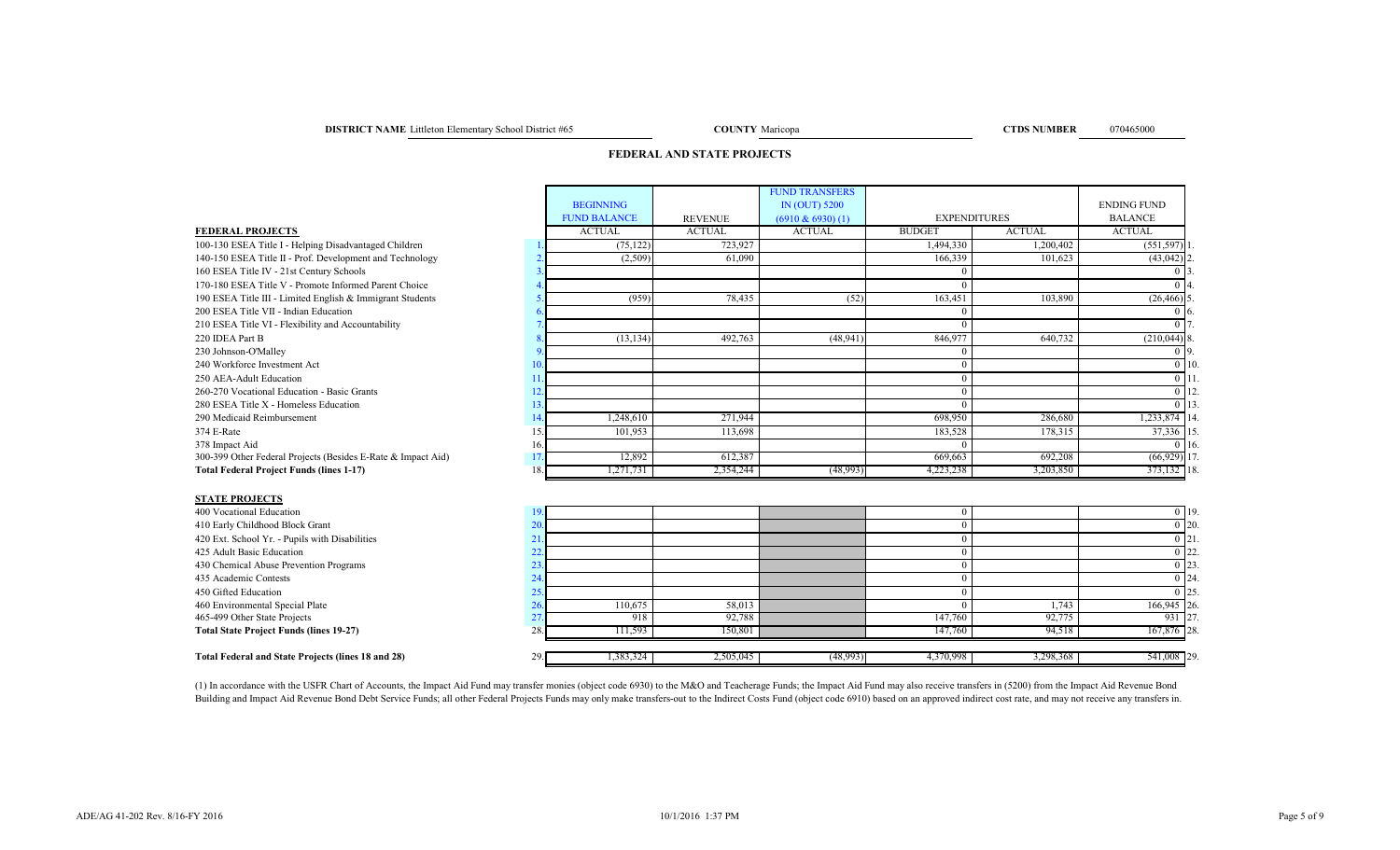|                                                |     |                     | <b>REVENUES AND OTHER</b> | <b>FUND TRANSFERS</b> |               | <b>EXPENDITURES AND OTHER</b> |                    |                                           |               |               |
|------------------------------------------------|-----|---------------------|---------------------------|-----------------------|---------------|-------------------------------|--------------------|-------------------------------------------|---------------|---------------|
|                                                |     | <b>BEGINNING</b>    | <b>FINANCING SOURCES</b>  | IN (OUT)              |               | <b>FINANCING USES</b>         |                    |                                           |               |               |
|                                                |     | <b>FUND BALANCE</b> | (excluding 5200)          | 5200 (6930)           |               | (excluding 6910 and 6930)     |                    |                                           |               |               |
| <b>OTHER FUNDS</b>                             |     | <b>ACTUAL</b>       | <b>ACTUAL</b>             | <b>ACTUAL</b>         | <b>BUDGET</b> | <b>ACTUAL</b>                 | <b>ACTUAL</b>      |                                           |               |               |
| 020 Instructional Improvement                  |     | 329,426             | 193,611                   |                       | 327,750       | 241,844                       | 281,193            | <b>Instructional Improvement Fund 020</b> | <b>BUDGET</b> | <b>ACTUAL</b> |
| 050 County, City, and Town Grants              |     | 3,237               |                           |                       | 2,653         | 881                           | 2,363              | Expenditures                              |               |               |
| 071 Structured English Immersion (1)           |     | 33                  | $\Omega$                  |                       | $\sqrt{ }$    | $\Omega$                      | 33                 | Teacher Compensation Increases            |               |               |
| 072 Compensatory Instruction (1)               |     | $\Omega$            |                           |                       | - 0           |                               | $\Omega$           | Class Size Reduction                      | $\theta$      |               |
| 500 School Plant (Lease over 1 year)           |     | 154,830             | 16,251                    |                       | 78,000        | 57,853                        | 113,228            | <b>Dropout Prevention Programs</b>        |               |               |
| 505 School Plant (Lease 1 year or less)        |     | 2,461               | -11                       |                       | 2,000         |                               | 2,472              | <b>Instructional Improvement Programs</b> | 327,750       | 241,844       |
| 506 School Plant (Sale)                        |     | 51,474              | 4,291                     |                       | ſ             |                               | 55,765             | Total Expenditures (lines 1-4)            | 327,750       | 241,844       |
| 515 Civic Center                               |     | 297,601             | 151,188                   |                       | 223,816       | 97,457                        | 351,332            |                                           |               |               |
| 520 Community School                           |     | 122,500             | 10,904                    |                       | 130,697       | 12,045                        | 121,359            |                                           |               |               |
| 525 Auxiliary Operations                       | 10  | 163,080             | 98,726                    |                       | 222,230       | 68,162                        | 193,644 10.        |                                           |               |               |
| 526 Extracurricular Activities Fees Tax Credit | 11  | 78,944              | 39,306                    |                       | 111,889       | 26,261                        | 91,989 11.         |                                           |               |               |
| 530 Gifts and Donations                        | 12  | 91,482              | 51,764                    |                       | 131,304       | 29,499                        | 113,747 12.        |                                           |               |               |
| 535 Career & Tech. Ed. & Voc. Ed. Projects     | 13  |                     |                           |                       |               |                               | $0$ 13.            |                                           |               |               |
| 540 Fingerprint                                | 14  | 299                 | 353                       |                       | 6,000         | 520                           | 132 14.            |                                           |               |               |
| 545 School Opening                             | 15. | 2,966               | 13                        |                       | - 0           |                               | 2,979 15.          |                                           |               |               |
| 550 Insurance Proceeds                         | 16  | 3,668               | 10,422                    |                       | 8,739         | 7,336                         | 6,754 16.          |                                           |               |               |
| 555 Textbooks                                  | 17  | 21,130              | 1,175                     |                       | 20,707        | 5,152                         | 17,153 17.         |                                           |               |               |
| 565 Litigation Recovery                        | 18  | 53,133              | 2,505                     |                       | 30,000        |                               | 55,638             | 18.                                       |               |               |
| 570 Indirect Costs                             | 19  | 932,243             | 2,430                     | 435,046               | 850,000       | 494,540                       | 875,179 19.        |                                           |               |               |
| 575 Unemployment Insurance                     | 20  | 194,637             | 770                       |                       | 125,000       | 27,607                        | 167,800            | 20.                                       |               |               |
| 580 Teacherage                                 | 21  |                     |                           |                       |               |                               | $\overline{0}$     | 21.                                       |               |               |
| 585 Insurance Refund                           | 22  | 15,088              | 66                        |                       | 10,000        |                               | 15,154 22.         |                                           |               |               |
| 590 Grants and Gifts to Teachers               | 23. |                     |                           |                       | $\Omega$      |                               | $0\,$ 23.          |                                           |               |               |
| 595 Advertisement                              | 24  | 895                 |                           |                       | $\Omega$      |                               | 899 24.            |                                           |               |               |
| 596 Joint Technical Education                  | 25  |                     |                           |                       | $\Omega$      |                               | $\Omega$           | 25.                                       |               |               |
| 620 Adjacent Ways                              | 26  | (72, 862)           | 725,626                   |                       | 625,000       | 476,518                       | 176,246 26.        |                                           |               |               |
| 630 Bond Building                              | 27  | 11,655,819          |                           |                       |               | 10,825,325                    | $830,494$ 27.      |                                           |               |               |
| 639 Impact Aid Revenue Bond Building           | 28  |                     |                           |                       | $\Omega$      |                               | $\Omega$           | 28.                                       |               |               |
| 640 School Plant-Special Construction          | 29  |                     |                           |                       |               |                               | $\theta$           | 29.                                       |               |               |
| 650 Gifts and Donations-Capital                | 30  | 250,269             | 110,057                   |                       | 325,000       |                               | 360,326 30.        |                                           |               |               |
| 660 Condemnation                               | 31  |                     |                           |                       | $\Omega$      |                               | $0 \, 31$          |                                           |               |               |
| 665 Energy and Water Savings                   | 32  |                     |                           |                       | $\Omega$      |                               | 0 32.              |                                           |               |               |
| 686 Emergency Deficiencies Correction          | 33  |                     |                           |                       | $\Omega$      |                               | $0\,$ 33.          |                                           |               |               |
| 691 Building Renewal Grant                     | 34  |                     |                           |                       | $\Omega$      |                               | $\overline{0}$ 34. |                                           |               |               |
| 695 New School Facilities                      | 35  |                     |                           |                       | $\Omega$      |                               | $\overline{0}$ 35. |                                           |               |               |
| 700 Debt Service                               | 36  | 2,110,217           | 2,161,300                 |                       | 4,238,950     | 2,237,255                     | 2,034,262 36.      |                                           |               |               |
| 720 Impact Aid Revenue Bond Debt Service       | 37  |                     |                           |                       |               |                               | $\overline{0}$ 37. |                                           |               |               |
| 850 Student Activities                         | 38  | 40,931              | 27,449                    |                       |               | 24,577                        | 43,803             | 38.                                       |               |               |
| Other                                          | 39  |                     |                           |                       | 57,600        |                               | 0 39.              |                                           |               |               |
| <b>INTERNAL SERVICE FUNDS 950-989</b>          |     |                     |                           |                       |               |                               |                    |                                           |               |               |
| 9 Self Insurance                               |     |                     |                           |                       | $\Omega$      |                               | $\theta$           |                                           |               |               |
| 955 Intergovernmental Agreements               |     | 69,134              | 65,003                    |                       | 58,200        | 67,171                        | 66,966             |                                           |               |               |
| 9 OPEB                                         | 3   |                     |                           |                       |               |                               | $\mathbf{0}$       |                                           |               |               |
| 956 IGA - FISCAL AGENT                         |     | $\overline{0}$      | 79,490                    |                       | 57,376        | 50,089                        | 29,401             |                                           |               |               |

| <b>Instructional Improvement Fund 020</b> | <b>BUDGET</b> | <b>ACTUAL</b> |  |
|-------------------------------------------|---------------|---------------|--|
| Expenditures                              |               |               |  |
| <b>Teacher Compensation Increases</b>     |               |               |  |
| Class Size Reduction                      |               |               |  |
| <b>Dropout Prevention Programs</b>        |               |               |  |
| <b>Instructional Improvement Programs</b> | 327,750       | 241,844       |  |
| Total Expenditures (lines 1-4)            | 327,750       | 241.84        |  |

(1) Actual Revenues and Actual Expenditures should agree with Supplement, page 3, Fund 071—line 13 and Fund 072—line 26.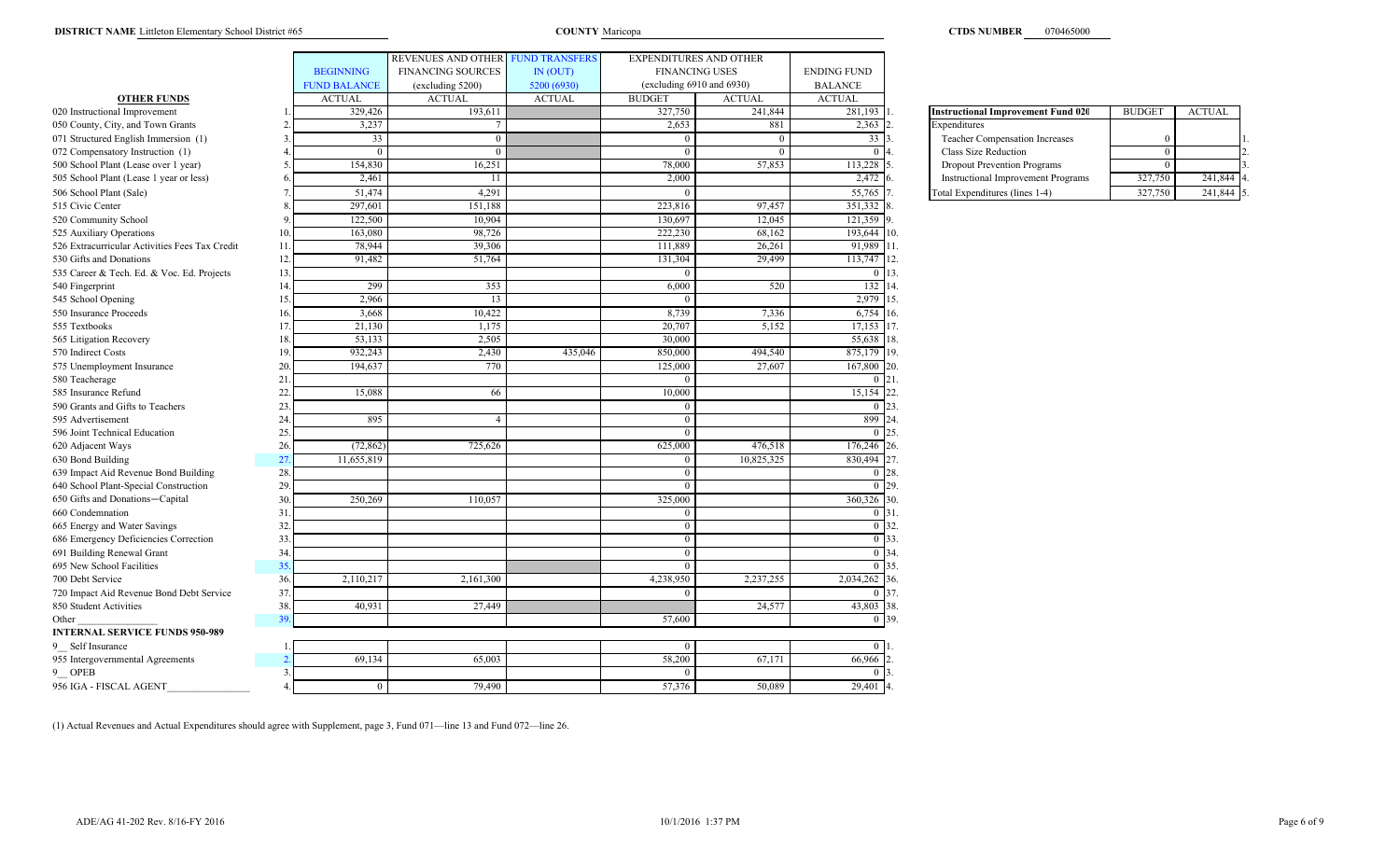| <b>DISTRICT NAME</b> Littleton Elementary School District #65 |                 | <b>COUNTY</b> Maricopa                                                        | <b>CTDS NUMBER</b>                                                                  | 070465000 |
|---------------------------------------------------------------|-----------------|-------------------------------------------------------------------------------|-------------------------------------------------------------------------------------|-----------|
| A. Bonds and Short-term Debt                                  |                 |                                                                               | E. Total salaries and benefits expenditures related to an agreement with Department |           |
| 1. Bonds Outstanding, July 1, 2015                            | \$22,255,000 1. | of Labor to settle a decision based on the Fair Labor Standards Act           |                                                                                     | \$0       |
| 2. Bonds issued during FY 2016 (Object 5110)                  |                 |                                                                               |                                                                                     |           |
| 3. Bonds retired during FY 2016 (Object 6831)                 | 1,525,000 3.    |                                                                               |                                                                                     |           |
| 4. Bonds Outstanding, June 30, 2016                           | \$20,730,000 4. | F. Rewards, Discounts, Incentives, and Other Financial Consideration Received |                                                                                     |           |
|                                                               |                 | from Credit Card Companies (A.R.S. §35-391)                                   |                                                                                     | \$0       |
| 5. Short-term Debt Outstanding, July 1, 2015                  | SO 15.          |                                                                               |                                                                                     |           |
| 6. Short-term Debt Outstanding, June 30, 2016                 | $$0\,16.$       |                                                                               |                                                                                     |           |

B. District Assessed Valuation and Other District Information

6. Short-term Debt Outstanding, June 30, 2016

|                                           | 1. FY 2016 Assessed Valuations and Tax Rates |          |        |  |  |  |  |  |
|-------------------------------------------|----------------------------------------------|----------|--------|--|--|--|--|--|
| a. Primary                                | \$212,667,831                                | Tax Rate | 2.4797 |  |  |  |  |  |
| b. Secondary                              | \$212,667,831                                | Tax Rate | 3.4455 |  |  |  |  |  |
| 2. Number of Schools                      |                                              |          |        |  |  |  |  |  |
| 3. Actual Days in Session                 |                                              |          | 180    |  |  |  |  |  |
| 4. Area of School District (Square Miles) |                                              |          | 30     |  |  |  |  |  |

# **(Report this WHETHER OR NOT district changed boundaries in FY 2016)**

| C. County Approved Liabilities incurred in excess of |       | Unrestricted   |     |
|------------------------------------------------------|-------|----------------|-----|
| district budget $(A.R.S. §15-907)$                   | M & O | Capital Outlay |     |
| 1. Destruction or damage                             |       |                |     |
| 2. Excessive/unexpected legal expenses               |       |                | LZ. |
| 3. Mitigation or removal of health or safety hazard  |       |                |     |
|                                                      |       |                |     |

# D. Current Expenditures by Category

| 1. Classroom Instruction excl. Supplies (Function 1000, except line 2 amount)    | \$18,971,545 |
|----------------------------------------------------------------------------------|--------------|
| 2. Classroom Supplies (Function 1000, Object Code 6600)                          | \$709.241    |
| 3. Administration ( <i>Functions 2300, 2400, 2500, &amp; 2900</i> )              | \$4,504,952  |
| 4. Support Services—Students ( <i>Function 2100</i> )                            | \$3,073,895  |
| 5. All Other Support Services & Operations ( <i>Functions 2200, 2600, 2700</i> , |              |
| 3100, & 3400)                                                                    | \$10,221,811 |
| 6. Total Current Expenditures                                                    | \$37,481,444 |
|                                                                                  |              |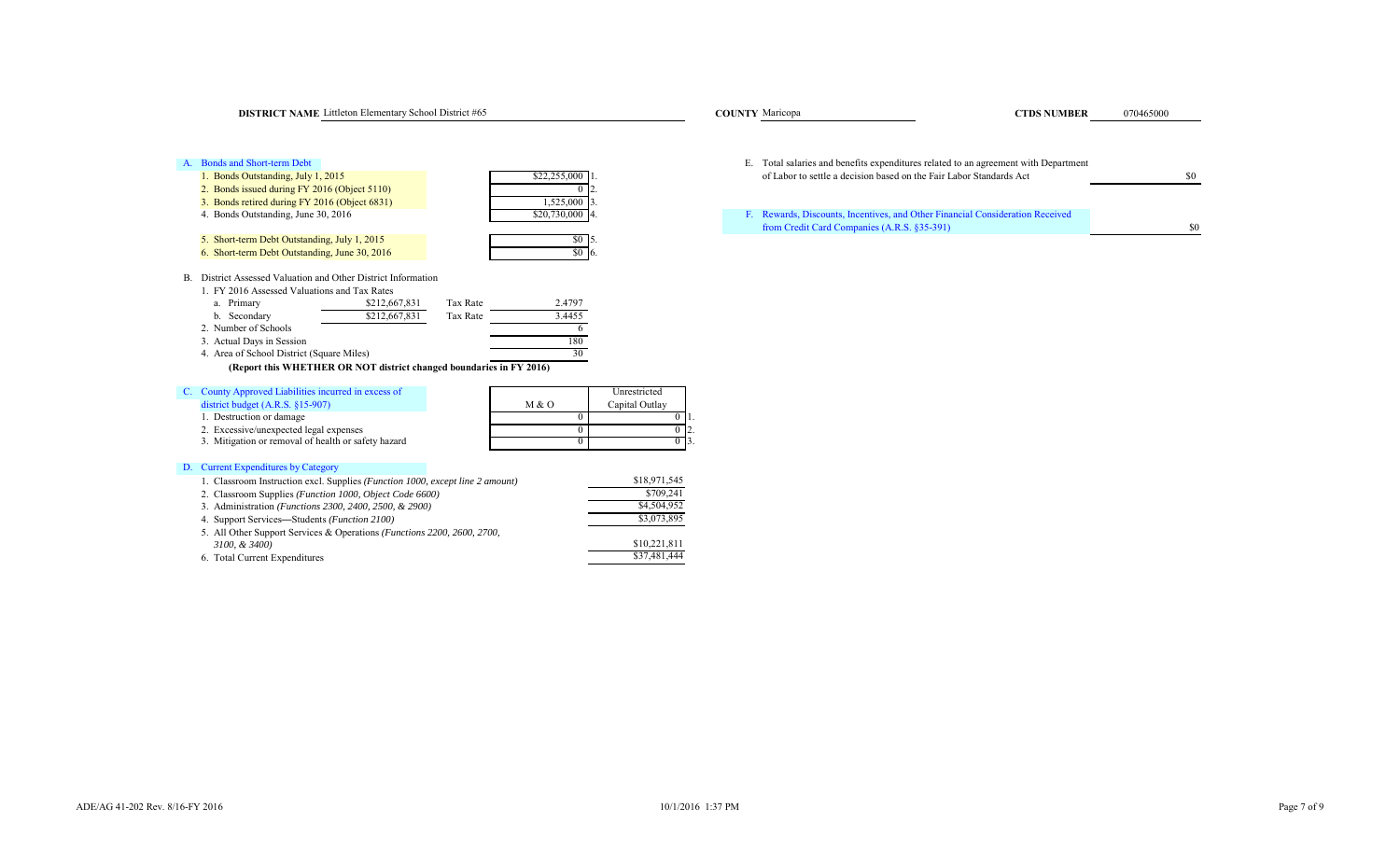## **A. ENROLLMENT OF GIFTED PUPILS BY GRADE (A.R.S. §15-779.02)**

| Areas of Identification [A.R.S. §15-203(A)(15)] |              | <b>GRADE</b> |  |  |  |  |  |  |     |  |  |        |
|-------------------------------------------------|--------------|--------------|--|--|--|--|--|--|-----|--|--|--------|
|                                                 | $\mathbf{r}$ |              |  |  |  |  |  |  |     |  |  | TOTAL  |
| 1. Quantitative Reasoning                       |              |              |  |  |  |  |  |  |     |  |  |        |
| 2. Verbal Reasoning                             |              |              |  |  |  |  |  |  |     |  |  |        |
| 3. Nonverbal Reasoning                          |              |              |  |  |  |  |  |  |     |  |  | 83 P   |
| 4. Total Duplicated Enrollment (lines 1-3)      |              |              |  |  |  |  |  |  | ZV. |  |  | 142 4. |

|                                                      | PROGRAM       | PROGRAM       |        |                                                                                            | GIFTED PUPILS (ELEMENTARY, SECONDARY, AND TOTAL)        |                |          |                      |       |
|------------------------------------------------------|---------------|---------------|--------|--------------------------------------------------------------------------------------------|---------------------------------------------------------|----------------|----------|----------------------|-------|
|                                                      | 200           | 200           |        |                                                                                            | Actual Expenditures for all Gifted Programs:            |                |          |                      |       |
|                                                      | <b>BUDGET</b> | <b>ACTUAL</b> |        |                                                                                            | $K-8$ $S$<br>299,402                                    |                |          |                      |       |
| 1. Autism                                            | 969,826       | 918,460       |        |                                                                                            | $9-12$ \$                                               |                |          |                      |       |
| 2. Emotional Disability                              | 165,074       | 161,209       |        |                                                                                            | Total<br>299,402                                        |                |          |                      |       |
| 3. Hearing Impairment                                |               |               |        |                                                                                            |                                                         |                |          |                      |       |
| 4. Other Health Impairments                          | 22,000        | 22,340        |        | <b>D. EXPENDITURES FOR AUDIT SERVICES</b>                                                  |                                                         |                |          |                      |       |
| 5. Specific Learning Disability                      | 2,331,162     | 2,233,367 5.  |        | <b>BUDGET</b><br><b>ACTUAL</b>                                                             |                                                         |                |          |                      |       |
| 6. Mild, Moderate, or Severe Intellectual Disability | 754,177       | 711,165 6.    |        |                                                                                            | 1. Nonfederal Audit Expenditures - M&O Fund             | 6350<br>44,000 | 39,652 1 |                      |       |
| 7. Multiple Disabilities                             | 331,422       | 316,060       |        |                                                                                            | 2. Federal Audit Expenditures - All Funds               | 4,500<br>6330  | 012      |                      |       |
| 8. Multiple Disabilities with Severe Sensory Impair. | 177,923       | 177,772 8.    |        |                                                                                            |                                                         |                |          |                      |       |
| 9. Orthopedic Impairment                             | 99,300        | 97,359 9.     |        |                                                                                            |                                                         |                |          |                      |       |
| 10. Developmental Delay                              | 493,693       | 497,069       |        | <b>E. MAINTENANCE AND OPERATION FUND EXPENDITURES FOR PERFORMANCE PAY (A.R.S. §15-920)</b> |                                                         |                |          |                      |       |
| 11. Preschool Severe Delay                           | 33,300        | 35,953        |        | Actual Expenditures made in FY 2016                                                        |                                                         |                |          |                      |       |
| 12. Speech/Language Impairment                       |               |               |        |                                                                                            |                                                         |                |          |                      |       |
| 13. Traumatic Brain Injury                           |               |               |        |                                                                                            |                                                         |                |          |                      |       |
| 14. Visual Impairment                                | 675           | 29,536        |        | <b>F. TUITION</b>                                                                          |                                                         |                |          | Tuition Expenditures |       |
| 15. Subtotal (lines 1-14)                            | 5,378,552     | 5,200,290     | 115.   |                                                                                            |                                                         |                |          |                      |       |
| 16. Gifted Education                                 | 297,060       | 299,402       | . 116. | <b>Type 03 Districts Only</b>                                                              |                                                         | Operations     | Capital  | Debt                 | Total |
| 17. Remedial Education                               |               |               |        | 1. Tuition to Other Arizona Districts                                                      |                                                         |                |          |                      |       |
| 18. ELL Incremental Costs                            |               |               | 18.    |                                                                                            | for high school students only (objects $6561 & 6565$ )  |                |          |                      |       |
| 19. ELL Compensatory Instruction                     |               |               | 19.    | 2. Tuition to Other Arizona Districts                                                      |                                                         |                |          |                      |       |
| 20. Vocational and Technological Education           |               |               |        |                                                                                            | for all other students (objects 6561)                   |                |          |                      |       |
| 21. Career Education                                 |               |               | 21.    | 3. Tuition to Out-of-State Districts                                                       |                                                         |                |          |                      |       |
| 22. Total (lines 15-21)                              | 5,675,612     | 5,499,692 22. |        |                                                                                            | for high school students only (objects $6562 \& 6565$ ) |                |          |                      |       |

## **B. M&O SPECIAL EDUCATION PROGRAMS BY TYPE CONSUMING THE CONSUMING CONSUMING THE CONSUMING AND OPERATION FUND EXPENDITURES FOR GIFTED PUPILS (ELEMENTARY, SECONDARY, AND TOTAL)**

| .         |               |      |                                                                                     |      |               |               |  |
|-----------|---------------|------|-------------------------------------------------------------------------------------|------|---------------|---------------|--|
| 200       | 200           |      | Actual Expenditures for all Gifted Programs:                                        |      |               |               |  |
| BUDGET    | <b>ACTUAL</b> |      | $K-8$ \$<br>299,402                                                                 |      |               |               |  |
| 969,826   | 918,460       |      | $9-12$                                                                              |      |               |               |  |
| 165,074   | $161,209$ 2.  |      | 299,402<br>Total                                                                    |      |               |               |  |
|           |               |      |                                                                                     |      |               |               |  |
| 22,000    | 22,340 4.     |      | <b>D. EXPENDITURES FOR AUDIT SERVICES</b>                                           |      |               |               |  |
| 2,331,162 | 2,233,367     | -15. |                                                                                     |      | <b>BUDGET</b> | <b>ACTUAL</b> |  |
| 754,177   | $711,165$ 6.  |      | 1. Nonfederal Audit Expenditures - M&O Fund                                         | 6350 | 44,000        | $39,652$ 1.   |  |
| 331,422   | $316,060$ 7.  |      | 2. Federal Audit Expenditures - All Funds                                           | 6330 | 4,500         | $0\,12.$      |  |
| 177,923   | 177,772 8.    |      |                                                                                     |      |               |               |  |
| 99,300    | 97,359 9.     |      |                                                                                     |      |               |               |  |
| 493,693   | 497,069 10.   |      | E. MAINTENANCE AND OPERATION FUND EXPENDITURES FOR PERFORMANCE PAY (A.R.S. §15-920) |      |               |               |  |
| 33,300    | 35,953 11.    |      | Actual Expenditures made in FY 2016                                                 |      | $\theta$      |               |  |

- 1. Tuition to Other Arizona Districts
	-
- 2. Tuition to Other Arizona Districts
- 3. Tuition to Out-of-State Districts
	-
- 4. Tuition to Out-of-State Districts for all other students (objects 6562)

## **Non-Type 03 Districts**

- 5. Tuition to Other Arizona Districts (object 6561)
- 6. Tuition to Out-of-State Districts (object 6562)

#### **All Districts**

- 7. Tuition to Private Schools (object 6563)
- 8. Tuition to Ed Services\Coops\IGAs (object 6564)
- 9. Tuition Other (object 6569) (1)
- 10. Total (lines 1-9)

# 0 4. Tuition Expenditures

| 378,253 7. |    | 378,253 |
|------------|----|---------|
| 3,150 8.   |    | 3,150   |
| 41,679 9.  |    | 41,679  |
| 423,082 10 | U. | 423,082 |

(1) Tuition paid to the State and other governmental organizations, such as the Arizona School for the Deaf and Blind, as reimbursement for providing specialized instructional services to students residing within the boundaries of the paying district.